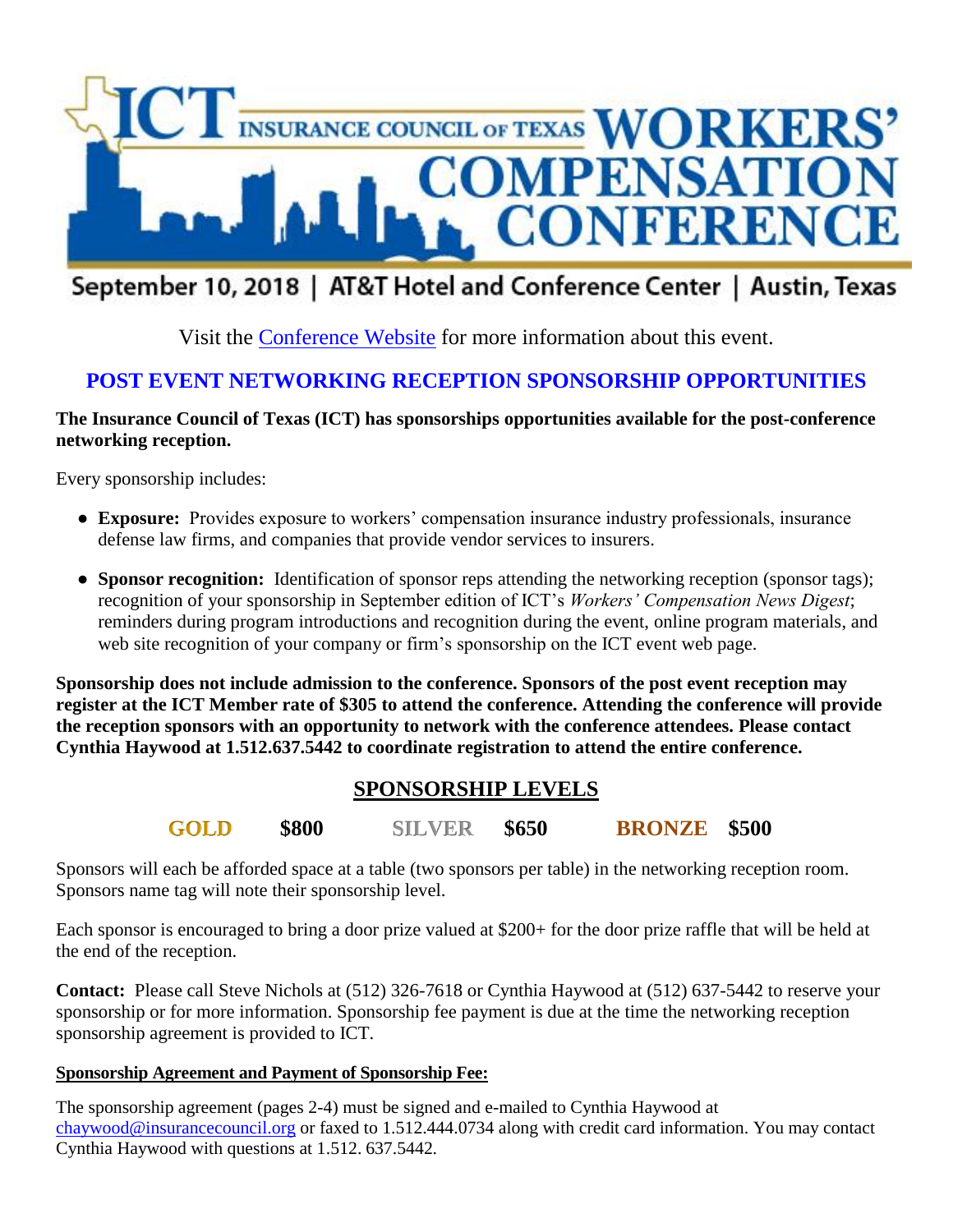# **2018 WORKERS' COMPENSATION CONFERENE RECEPTION SPONSOR AGREEMENT**

| <b>Sponsor's Information:</b> (Please print or type) |  |  |
|------------------------------------------------------|--|--|
|                                                      |  |  |
| Point of Contact Name                                |  |  |
| Title                                                |  |  |
|                                                      |  |  |
|                                                      |  |  |
|                                                      |  |  |
|                                                      |  |  |
|                                                      |  |  |
|                                                      |  |  |

| Date Sponsorship Agreement Signed: | /20 |
|------------------------------------|-----|
|------------------------------------|-----|

**Sponsorship Level:** (Please Indicate Sponsorship Level by Checking the Appropriate Box)

| <b>Sponsorship Level</b> |       |
|--------------------------|-------|
| Gold                     | \$800 |
| Silver                   | \$650 |
| Bronze                   | \$500 |

#### **Method of Payment:**

- Check enclosed with this signed Agreement (**Make check payable to ICT Services, Inc.**)
- $\Box$  VISA  $\Box$  Master Card  $\Box$  American Express

 $\Box$  Please bill the following amount to my credit card \$

Name as it appears on credit card

Card Number Exp. Date:

Authorized Signature

#### **ARTICLE 1: PARTIES AND TERM OF SPONSORSHIP AGREEMENT**

- 1.01. This agreement is between the Insurance Council of Texas (hereafter referred to as ICT), a non-profit insurance trade association, and  $\blacksquare$ referred to as Sponsor) a company or individual and is valid from the date signed through the end of the event or Event.
- 1.02. A Sponsor may select more than one category of Sponsorship.

#### **ARTICLE 2: TERMS AND CONDITIONS**

- 2.01. ICT shall provide the Sponsor with the benefits for the sponsorship level selected by the Sponsor.
- 2.02. Sponsor Marketing Use Agreement. Sponsors may use the following tag line on their marketing materials during the term of their Event Sponsorship Agreement: *Sponsor of the Insurance Council of Texas Conference Reception*.
- 2.03. Sponsor Trademark Usage Agreement. Sponsor agrees to allow ICT to use the Sponsor's trademark/logo/tag line to perform and fulfill its Sponsor promotional services and benefits agreed to in this Sponsorship Agreement.

Page 2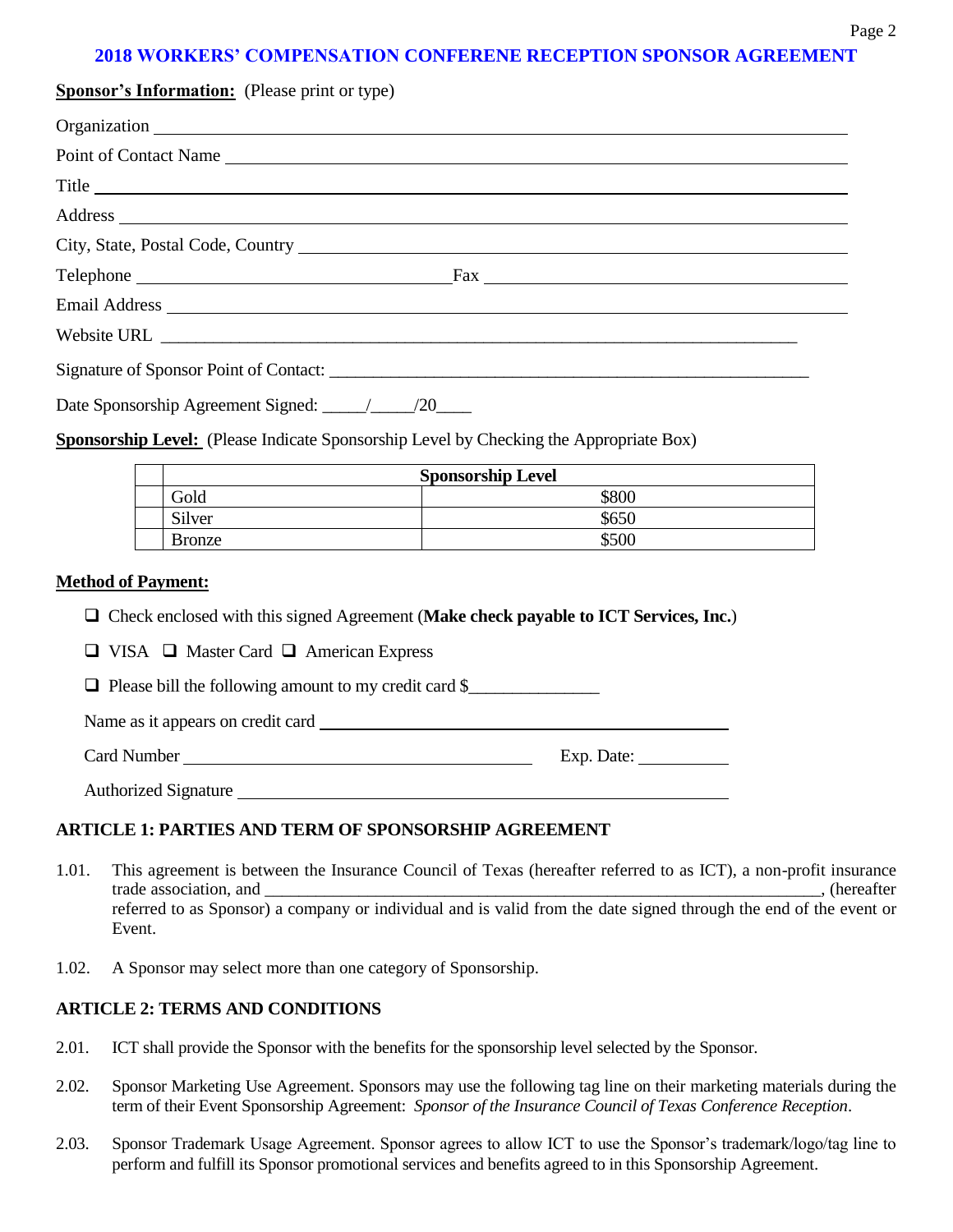- 2.04. This agreement shall serve as Sponsor's Trademark/logo/tag line and graphic images, written "release waiver" permitting ICT the right to use Sponsor's trademark/logo/tagline and graphics on all of ICT's educational event promotional materials and website page.
- 2.05. Web Reference. Sponsor may publish an Internet hyperlink from Sponsor's web site to the ICT workers' compensation event or Event web site page, and maintain the hyperlink as an active, functional, and correct link to the ICT event or Event web site through the duration of this agreement.
- 2.06. Payment. 100% payment must accompany this agreement. **SPONSORSHIP FEES FOR ICT EVENTS ARE NON-REFUNDABLE.**
- 2.07. Non-Endorsement. The use of ICT's name does not constitute an endorsement by ICT of the Sponsor, or the Sponsor's services, products or programs. Additionally, the Sponsor is not permitted to represent in any manner that such services, products, or programs have been endorsed by ICT.
- 2.08. Non-Exclusivity. ICT does not award exclusive sponsorships nor establish exclusive relationships with Sponsors. Sponsor shall not imply that such a preferential relationship exists between Sponsor and ICT.
- 2.09. Sponsor's Delivery of Advertisement Materials to ICT. Sponsor shall deliver all written advertisement materials for ICT workers' compensation newsletter and event or Electronic event manual in an electronic format no later than 15 business days prior to the date of the event.
- 2.10. Sponsor may provide additional marketing materials to the event attendees, e.g. adjuster date forecaster wheels, USB flash drives, product brochures, and so forth. Sponsor is responsible for transporting to and distributing additional marketing materials at event site. ICT reserves the right to determine how marketing materials and items may be distributed at the event. Sponsors may place pens or notebooks with sponsor's logos at the event registrant seats.
- 2.11. ICT Membership, Mailing, and Electronic Distribution Lists or Databases. This Agreement does not provide for the release of ICT's membership, mailing, and electronic distribution lists or databases. It is the policy of ICT and its Board of Directors to not release ICT's membership, mailing, and electronic distribution lists or databases.
- 2.12. Limited Liability. In the event that circumstances beyond the control of ICT interferes with, or prevents, ICT from fulfilling, in part, or all of, Sponsor's promotional benefits under this agreement, Sponsor, by signing this agreement, holds ICT, as well as its Board of Directors, employees, and its member companies and associate members, harmless from all legal and financial liability to Sponsor beyond the fee paid by Sponsor for this Sponsorship.
- 2.13. Force Majeure. Neither ICT nor Sponsor shall be deemed in default of this Agreement to the extent that performance of its obligations or attempts to cure any breach are delayed or prevented by reason of any act of God, fire, natural disaster, accident, act of government, or any other cause beyond its control.
- 2.14. ICT does not guarantee the Sponsor new business, sales of products or services, engagement of services or a specific level of attendance at the event being sponsored.
- 2.15. ICT reserves the right to reject a potential Sponsor for any reason.

### **ARTICLE 3: GENERAL PROVISIONS**

- 3.01. Entire Agreement. This document constitutes the entire ICT Events Sponsorship Agreement and supersedes any and all other agreements, either oral or in writing, between the parties hereto with respect to the sponsorship of ICT's events and the benefits for the sponsorship level selected by the Sponsor. Each party to this Agreement acknowledges that no representation, inducements, promises, or agreements, orally or otherwise, have been made by any party, or anyone acting on behalf of any party, which is not embodied herein, and that no other agreement, statement, or promise not contained in this agreement shall be valid or binding on either party, except that any other written agreement dated concurrent with or after this Agreement shall be valid as between the signing parties thereto.
- 3.02. Modifications. Any modification of this Agreement will be effective only if it is in writing and signed by both parties to this Agreement.